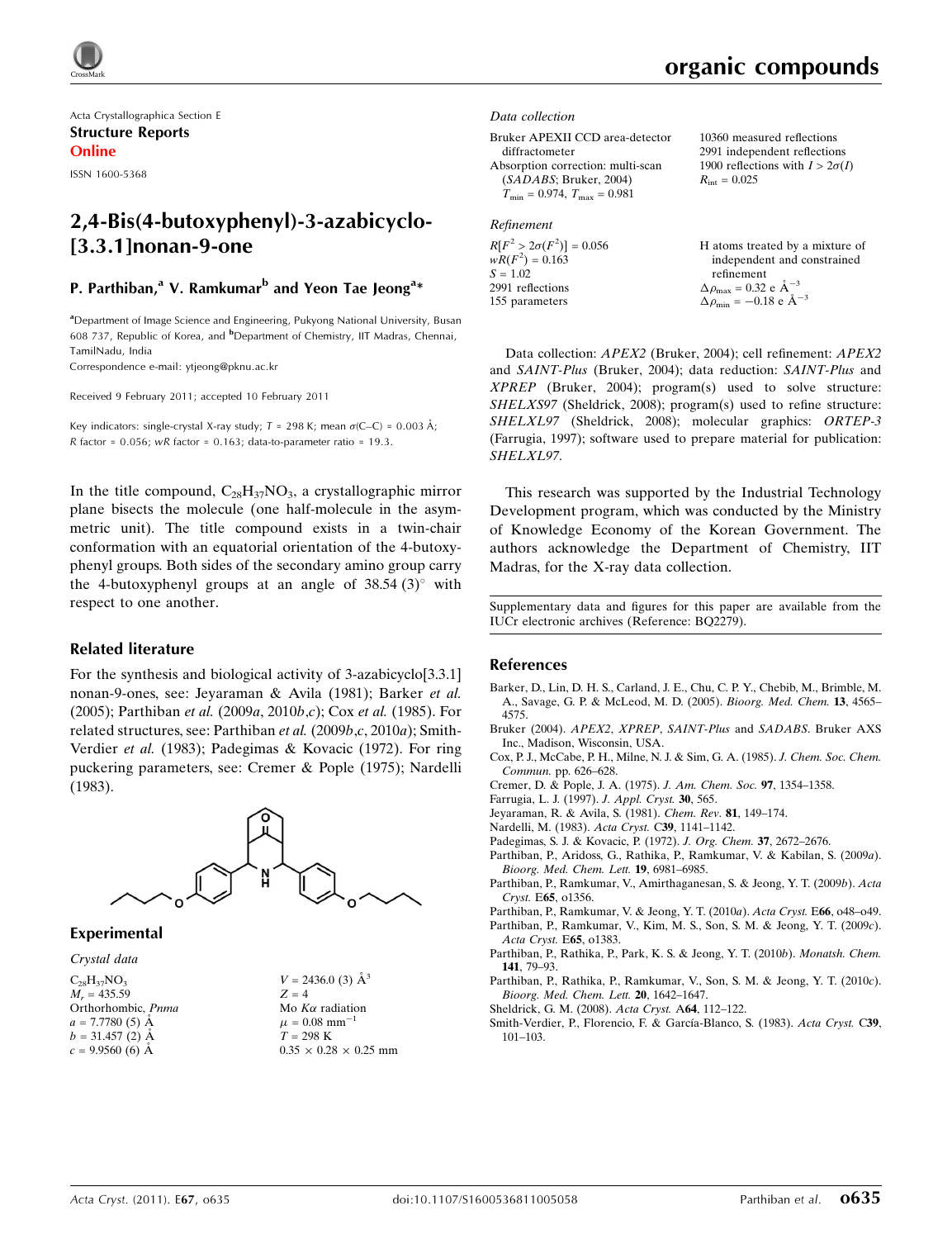# **supporting information**

*Acta Cryst.* (2011). E**67**, o635 [doi:10.1107/S1600536811005058]

# **2,4-Bis(4-butoxyphenyl)-3-azabicyclo[3.3.1]nonan-9-one**

## **P. Parthiban, V. Ramkumar and Yeon Tae Jeong**

#### **S1. Comment**

Naturally abundant diterpenoid/norditerpenoid alkaloids contain the 3-azabicyclononane nucleus, which is an important class of pharmacophore due to its broad spectrum of biological activities such as antibacterial, antimycobacterial, antifungal, anticancer, antitussive, anti-inflammatory, sedative, antipyretic and calcium antagonistic activity (Jeyaraman & Avila, 1981; Barker *et al.*, 2005; Parthiban *et al.*, 2009*a*, 2010*b*, 2010*c*). Its biological significant prompted the medicinal chemists to synthesize some structural analogs. Since the stereochemistry plays an important role in biological actions, it is important to establish the stereochemistry of the synthesized bio-potent molecules. For the synthesized title compound, several stereomers are possible with conformations such as chair-chair (Parthiban *et al.*, 2009*b*, 2009*c*, 2010*a*; Cox *et al.*, 1985), chair-boat (Smith-Verdier *et al.*, 1983) and boat-boat (Padegimas & Kovacic, 1972). Hence, the title crystal was undertaken for this study to explore its stereochemistry, unambiguously.

The analysis of torsion angles, asymmetry parameters and puckering parameters calculated for the title compound shows that the piperidine ring adopts a near ideal chair conformation. According to Cremer & Pople, the total puckering amplitude,  $Q_T$  is -0.613 (2) Å and the phase angle  $\theta$  is 178.67 (19)° (Cremer & Pople, 1975). The smallest displacement asymmetry parameters  $q_2$  and  $q_3$  are 0.005 (2) and -0.612 (2)°, respectively (Nardelli, 1983). However, the cyclohexane ring deviates from the ideal chair conformation according to Cremer and Pople by  $Q_T = 0.573$  (2) and  $\theta = 16.1$  (2)° (Cremer & Pople, 1975) as well as Nardelli by  $q_2 = 0.158$  (2) and  $q_3 = 0.550$  (2)° (Nardelli, 1983). Hence, the title compound  $C_{28}H_{37}NO_3$ , exists in a twin-chair conformation with equatorial orientation of the 4-butoxyphenyl groups on both sides of the secondary amino group on the heterocycle. The aryl groups are orientated at an angle of 38.54 (3)° to each other. The torsion angle of C3—C2—C1—C6 and its mirror image is 176.03 (4)°. The crystal packing is stabilized by weak van der Waals interactions.

#### **S2. Experimental**

The title compound was synthesized by a modified and an optimized Mannich condensation in one-pot, using 4-butoxybenzaldehyde (0.1 mol, 17.82 g/17.29 ml), cyclohexanone (0.05 mol, 4.90 g/5.18 ml) and ammonium acetate (0.075 mol, 5.78 g) in a 50 ml of absolute ethanol. The mixture was gently warmed on a hot plate at 303–308 K (30–35° C) with moderate stirring till the complete consumption of the starting materials, which was monitored by TLC. At the end, the crude azabicyclic ketone was separated by filtration and gently washed with 1:5 cold ethanol-ether mixture. X-ray diffraction quality crystals of the title compound were obtained by slow evaporation from ethanol.

#### **S3. Refinement**

The nitrogen H atom was located in a difference Fourier map and refined isotropically. Other hydrogen atoms were fixed geometrically and allowed to ride on the parent carbon atoms with aromatic C—H = 0.93 Å, aliphatic C—H = 0.98Å and methylene C—H = 0.97 Å. The displacement parameters were set for phenyl, methylene and aliphatic H atoms at  $U_{iso}(H)$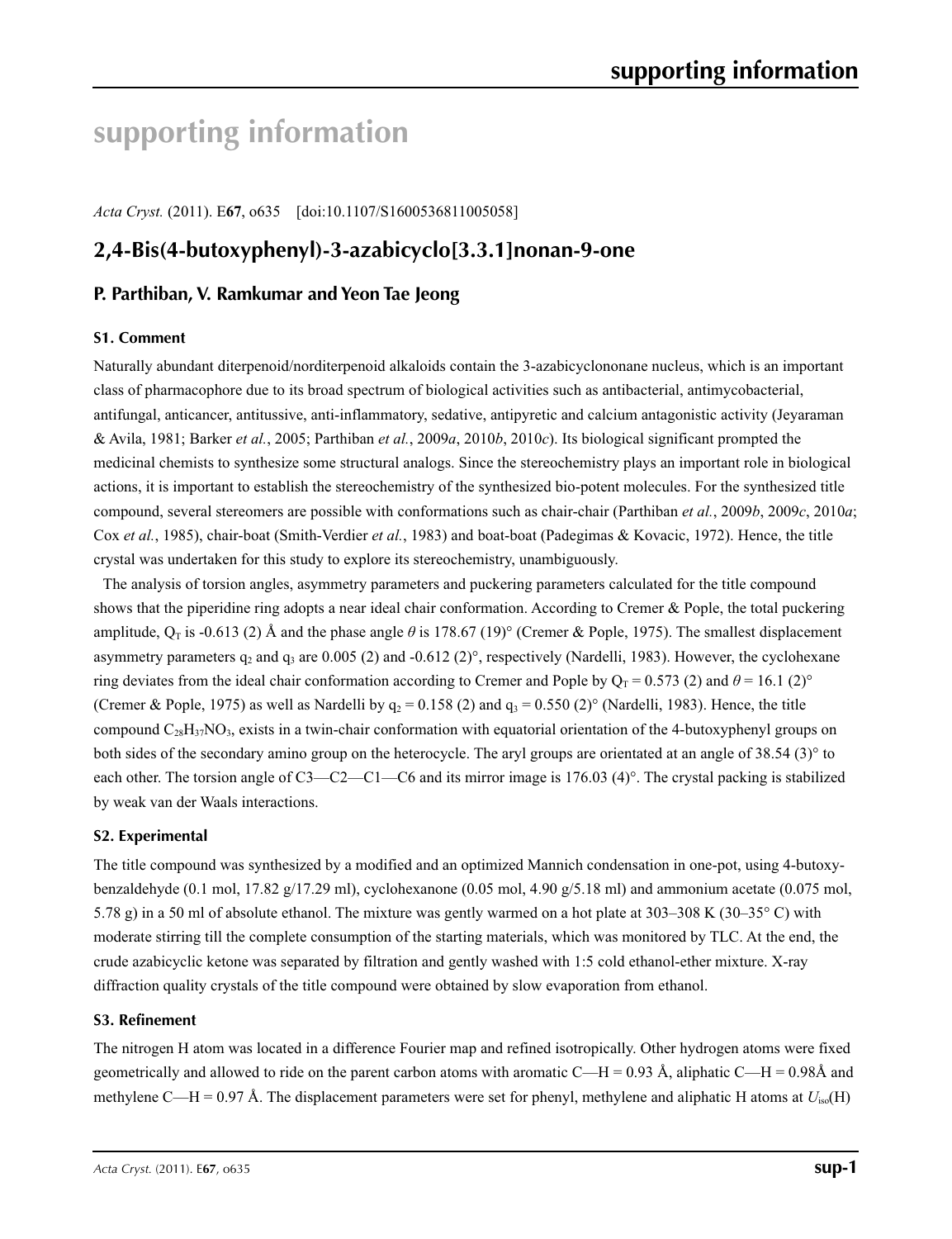$= 1.2 U_{eq}(C)$ .



#### **Figure 1**

Anisotropic displacement representation of the molecule with 30% probability ellipsoids. Symmetry code: (i) x, -y+1/2, z.

#### **2,4-Bis(4-butoxyphenyl)-3-azabicyclo[3.3.1]nonan-9-one**

*Crystal data*

 $C_{28}H_{37}NO_3$  $M_r = 435.59$ Orthorhombic, *Pnma* Hall symbol: -P 2ac 2n  $a = 7.7780(5)$  Å  $b = 31.457(2)$  Å  $c = 9.9560$  (6) Å  $V = 2436.0$  (3) Å<sup>3</sup>  $Z = 4$ 

#### *Data collection*

| Bruker APEXII CCD area-detector<br>diffractometer | 10360 measured reflections<br>2991 independent reflections              |
|---------------------------------------------------|-------------------------------------------------------------------------|
| Radiation source: fine-focus sealed tube          | 1900 reflections with $I > 2\sigma(I)$                                  |
| Graphite monochromator                            | $R_{\text{int}} = 0.025$                                                |
| phi and $\omega$ scans                            | $\theta_{\text{max}} = 28.3^{\circ}, \theta_{\text{min}} = 2.2^{\circ}$ |
| Absorption correction: multi-scan                 | $h = -10 \rightarrow 9$                                                 |
| (SADABS; Bruker, 2004)                            | $k = -21 \rightarrow 41$                                                |
| $T_{\min} = 0.974$ , $T_{\max} = 0.981$           | $l = -11 \rightarrow 13$                                                |

#### *Refinement*

Refinement on *F*<sup>2</sup> Least-squares matrix: full  $R[F^2 > 2\sigma(F^2)] = 0.056$  $wR(F^2) = 0.163$  $S = 1.02$ 2991 reflections 155 parameters 0 restraints Primary atom site location: structure-invariant direct methods

 $F(000) = 944$  $D_x = 1.188$  Mg m<sup>-3</sup> Mo *Kα* radiation, *λ* = 0.71073 Å Cell parameters from 4431 reflections  $\theta$  = 3.3–26.9°  $\mu$  = 0.08 mm<sup>-1</sup>  $T = 298 \text{ K}$ Block, colorless  $0.35 \times 0.28 \times 0.25$  mm

Secondary atom site location: difference Fourier map Hydrogen site location: inferred from neighbouring sites H atoms treated by a mixture of independent and constrained refinement  $w = 1/[\sigma^2(F_0^2) + (0.0606P)^2 + 1.2024P]$ where  $P = (F_o^2 + 2F_c^2)/3$  $(\Delta/\sigma)_{\text{max}}$  < 0.001 Δ*ρ*max = 0.32 e Å−3  $\Delta\rho_{\text{min}} = -0.18$  e Å<sup>-3</sup>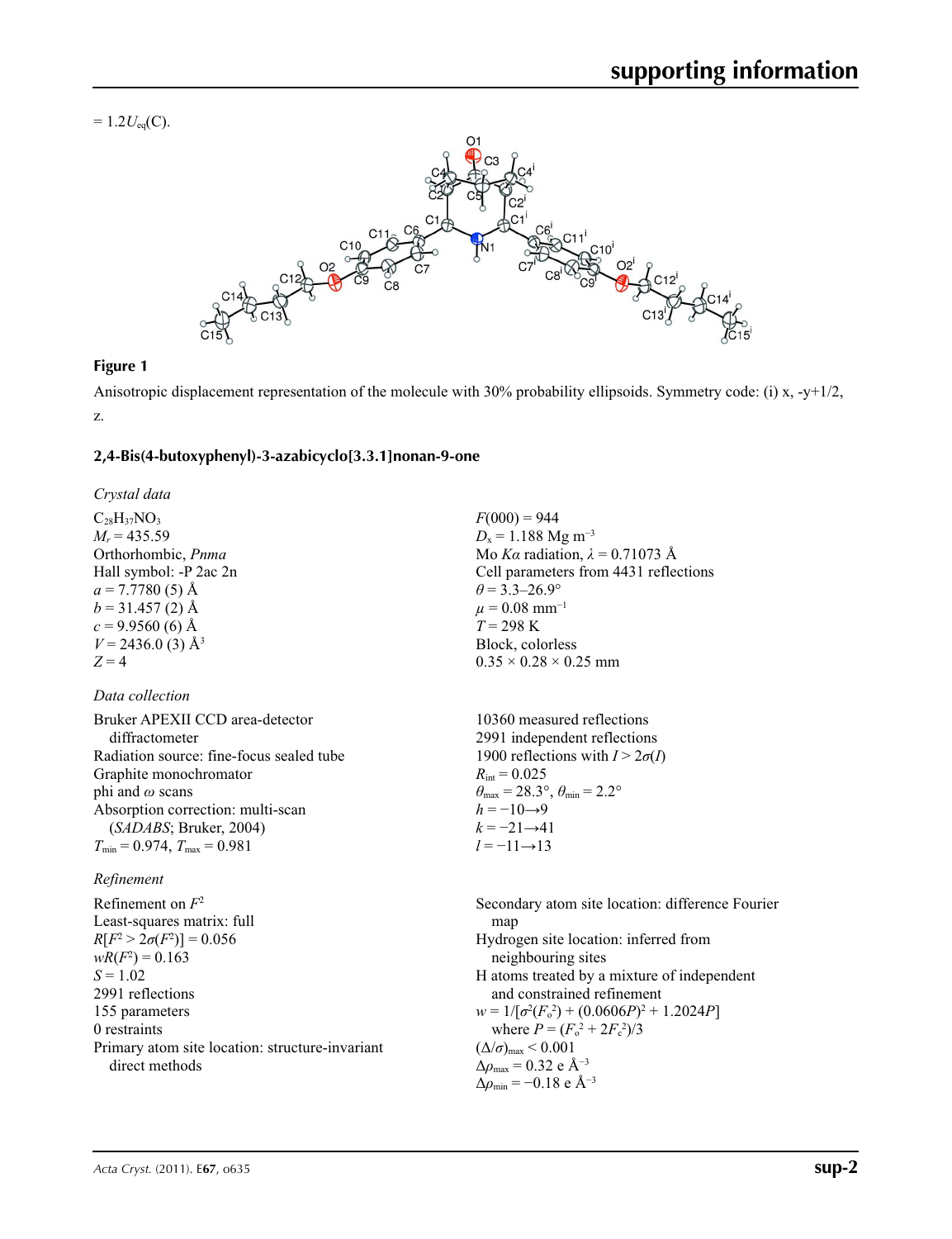#### *Special details*

**Geometry**. All e.s.d.'s (except the e.s.d. in the dihedral angle between two l.s. planes) are estimated using the full covariance matrix. The cell e.s.d.'s are taken into account individually in the estimation of e.s.d.'s in distances, angles and torsion angles; correlations between e.s.d.'s in cell parameters are only used when they are defined by crystal symmetry. An approximate (isotropic) treatment of cell e.s.d.'s is used for estimating e.s.d.'s involving l.s. planes.

**Refinement**. Refinement of  $F^2$  against ALL reflections. The weighted R-factor wR and goodness of fit *S* are based on  $F^2$ , conventional *R*-factors *R* are based on *F*, with *F* set to zero for negative  $F^2$ . The threshold expression of  $F^2 > \sigma(F^2)$  is used only for calculating *R*-factors(gt) *etc*. and is not relevant to the choice of reflections for refinement. *R*-factors based on *F*<sup>2</sup> are statistically about twice as large as those based on *F*, and *R*- factors based on ALL data will be even larger.

|                   | $\boldsymbol{\chi}$ | $\mathcal{Y}$ | $\boldsymbol{Z}$ | $U_{\rm iso}*/U_{\rm eq}$ |  |
|-------------------|---------------------|---------------|------------------|---------------------------|--|
| C1                | 1.1848(3)           | 0.71161(6)    | 0.10972(19)      | 0.0455(5)                 |  |
| H1                | 1.2239              | 0.7136        | 0.2031           | $0.055*$                  |  |
| C2                | 1.3471(3)           | 0.71050(6)    | 0.0188(2)        | 0.0487(5)                 |  |
| H2                | 1.4165              | 0.6857        | 0.0432           | $0.058*$                  |  |
| C <sub>3</sub>    | 1.4496(4)           | 0.7500        | 0.0466(3)        | 0.0494(7)                 |  |
| C4                | 1.3130(3)           | 0.70937(6)    | $-0.1338(2)$     | 0.0523(5)                 |  |
| H <sub>4</sub> A  | 1.4208              | 0.7044        | $-0.1801$        | $0.063*$                  |  |
| H4B               | 1.2372              | 0.6857        | $-0.1536$        | $0.063*$                  |  |
| C <sub>5</sub>    | 1.2325(4)           | 0.7500        | $-0.1884(3)$     | 0.0547(7)                 |  |
| H <sub>5</sub> A  | 1.1109              | 0.7500        | $-0.1667$        | $0.066*$                  |  |
| H5B               | 1.2429              | 0.7500        | $-0.2855$        | $0.066*$                  |  |
| C6                | 1.0781(3)           | 0.67181(6)    | 0.09708(18)      | 0.0440(4)                 |  |
| C7                | 0.9491(3)           | 0.66660(6)    | 0.0020(2)        | 0.0542(5)                 |  |
| H7                | 0.9213              | 0.6891        | $-0.0544$        | $0.065*$                  |  |
| $\rm C8$          | 0.8618(3)           | 0.62882(7)    | $-0.0105(2)$     | 0.0560(5)                 |  |
| $\rm H8$          | 0.7765              | 0.6260        | $-0.0753$        | $0.067*$                  |  |
| C9                | 0.9001(3)           | 0.59496(6)    | 0.0730(2)        | 0.0495(5)                 |  |
| C10               | 1.0237(3)           | 0.59983(6)    | 0.1706(2)        | 0.0530(5)                 |  |
| H10               | 1.0487              | 0.5775        | 0.2288           | $0.064*$                  |  |
| C11               | 1.1108(3)           | 0.63806(6)    | 0.1821(2)        | 0.0500(5)                 |  |
| H11               | 1.1936              | 0.6411        | 0.2489           | $0.060*$                  |  |
| C12               | 0.8378(3)           | 0.52285(6)    | 0.1337(2)        | 0.0601(6)                 |  |
| H12A              | 0.8154              | 0.5296        | 0.2271           | $0.072*$                  |  |
| H12B              | 0.9567              | 0.5139        | 0.1253           | $0.072*$                  |  |
| C13               | 0.7190(3)           | 0.48792(7)    | 0.0868(3)        | 0.0663(6)                 |  |
| H <sub>13</sub> A | 0.6013              | 0.4978        | 0.0945           | $0.080*$                  |  |
| H13B              | 0.7413              | 0.4825        | $-0.0075$        | $0.080*$                  |  |
| C14               | 0.7355(4)           | 0.44743(7)    | 0.1615(3)        | 0.0752(7)                 |  |
| H14A              | 0.7082              | 0.4523        | 0.2553           | $0.090*$                  |  |
| H14B              | 0.8538              | 0.4377        | 0.1566           | $0.090*$                  |  |
| C15               | 0.6187(4)           | 0.41318(8)    | 0.1070(3)        | 0.0882(9)                 |  |
| H <sub>15</sub> A | 0.5020              | 0.4231        | 0.1080           | $0.132*$                  |  |
| H15B              | 0.6283              | 0.3882        | 0.1618           | $0.132*$                  |  |
| H15C              | 0.6517              | 0.4065        | 0.0165           | $0.132*$                  |  |
| N1                | 1.0856(3)           | 0.7500        | 0.0803(2)        | 0.0456(5)                 |  |

*Fractional atomic coordinates and isotropic or equivalent isotropic displacement parameters (Å2 )*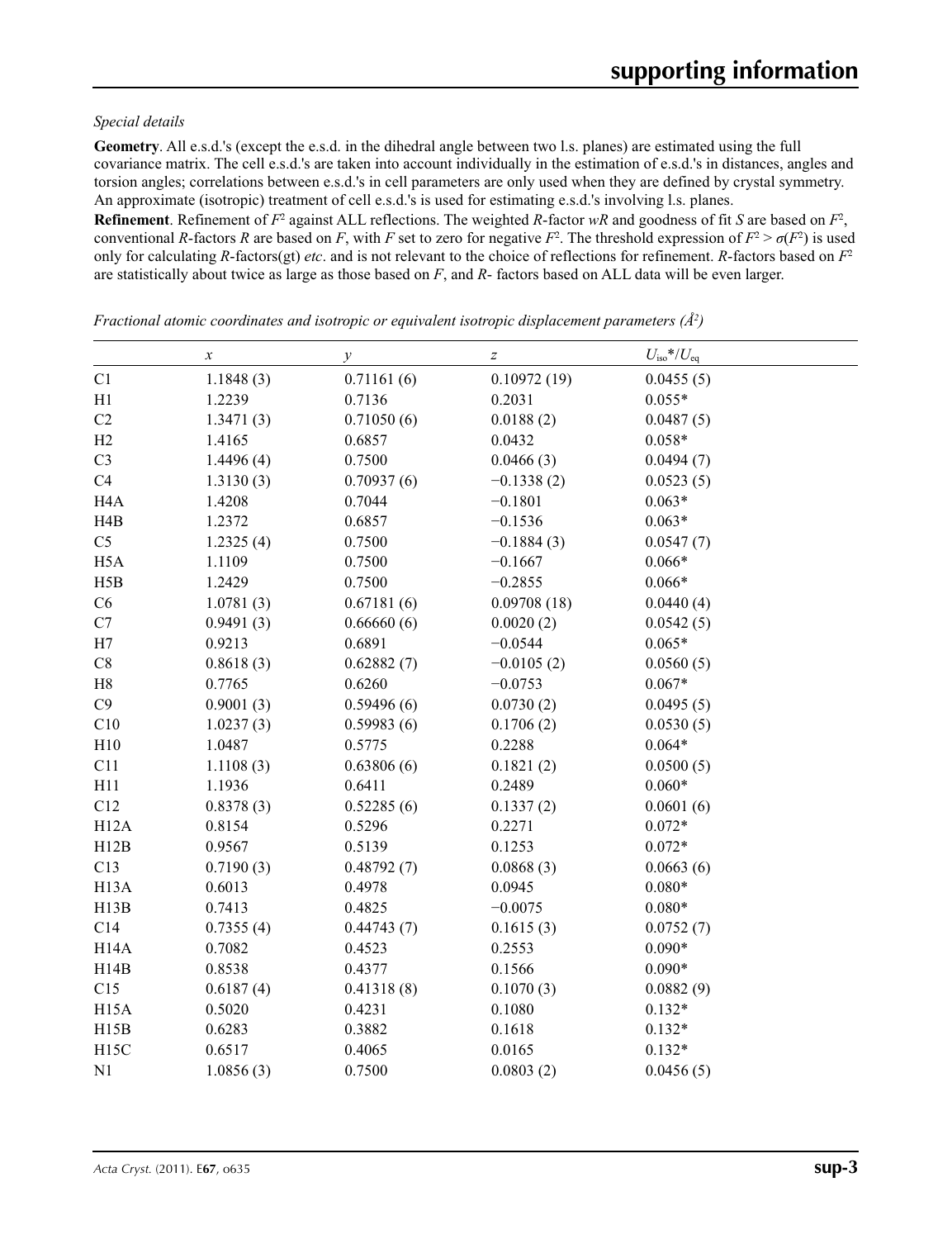# **supporting information**

| O <sub>1</sub> | 1.5979(3) | 0.7500     | 0.0826(2)   | 0.0692(6)    |
|----------------|-----------|------------|-------------|--------------|
| O <sub>2</sub> | 0.8061(2) | 0.55880(5) | 0.05158(16) | 0.0662(5)    |
| H1N            | 0.991(4)  | 0.7500     | 0.127(3)    | $0.052(9)^*$ |

*Atomic displacement parameters (Å2 )*

|                | $U^{11}$   | $L^{22}$   | $\mathcal{L}^{\beta 3}$ | $U^{12}$      | $U^{13}$      | $U^{23}$      |
|----------------|------------|------------|-------------------------|---------------|---------------|---------------|
| C1             | 0.0549(11) | 0.0463(10) | 0.0354(10)              | 0.0017(9)     | $-0.0014(8)$  | 0.0015(8)     |
| C <sub>2</sub> | 0.0523(11) | 0.0457(10) | 0.0480(11)              | 0.0066(9)     | $-0.0010(9)$  | 0.0022(8)     |
| C <sub>3</sub> | 0.0480(16) | 0.0612(17) | 0.0392(15)              | 0.000         | $-0.0013(13)$ | 0.000         |
| C <sub>4</sub> | 0.0609(12) | 0.0500(11) | 0.0459(11)              | $-0.0011(9)$  | 0.0079(10)    | $-0.0064(9)$  |
| C <sub>5</sub> | 0.0652(19) | 0.0616(18) | 0.0374(15)              | 0.000         | $-0.0012(14)$ | 0.000         |
| C <sub>6</sub> | 0.0516(10) | 0.0444(10) | 0.0360(10)              | 0.0038(8)     | 0.0046(8)     | 0.0018(8)     |
| C7             | 0.0670(13) | 0.0523(12) | 0.0434(11)              | 0.0004(10)    | $-0.0066(10)$ | 0.0120(9)     |
| C8             | 0.0617(12) | 0.0598(13) | 0.0465(12)              | $-0.0056(10)$ | $-0.0106(10)$ | 0.0068(9)     |
| C9             | 0.0540(11) | 0.0458(10) | 0.0487(12)              | 0.0017(9)     | 0.0047(9)     | 0.0021(9)     |
| C10            | 0.0566(12) | 0.0458(11) | 0.0565(13)              | 0.0079(9)     | $-0.0016(10)$ | 0.0125(9)     |
| C11            | 0.0534(11) | 0.0511(11) | 0.0456(11)              | 0.0063(9)     | $-0.0059(9)$  | 0.0055(9)     |
| C12            | 0.0604(13) | 0.0494(12) | 0.0704(15)              | 0.0043(10)    | 0.0027(12)    | 0.0078(10)    |
| C13            | 0.0629(13) | 0.0600(14) | 0.0761(17)              | $-0.0033(11)$ | 0.0005(12)    | 0.0103(12)    |
| C14            | 0.0776(16) | 0.0589(14) | 0.0893(19)              | 0.0063(12)    | 0.0013(15)    | 0.0050(13)    |
| C15            | 0.104(2)   | 0.0565(14) | 0.104(2)                | $-0.0075(14)$ | 0.0128(18)    | $-0.0072(14)$ |
| N <sub>1</sub> | 0.0490(13) | 0.0441(12) | 0.0439(13)              | 0.000         | 0.0054(11)    | 0.000         |
| O <sub>1</sub> | 0.0563(13) | 0.0787(15) | 0.0725(16)              | 0.000         | $-0.0153(12)$ | 0.000         |
| O <sub>2</sub> | 0.0762(10) | 0.0504(8)  | 0.0721(11)              | $-0.0099(8)$  | $-0.0117(9)$  | 0.0099(7)     |

*Geometric parameters (Å, º)*

| $C1 - N1$            | 1.463(2) | $C9 - 02$              | 1.369(2) |
|----------------------|----------|------------------------|----------|
| $C1-C6$              | 1.507(3) | $C9 - C10$             | 1.376(3) |
| $C1-C2$              | 1.554(3) | $C10 - C11$            | 1.385(3) |
| $Cl-H1$              | 0.9800   | $C10 - H10$            | 0.9300   |
| $C2-C3$              | 1.502(2) | $C11 - H11$            | 0.9300   |
| $C2-C4$              | 1.543(3) | $C12 - 02$             | 1.417(2) |
| $C2-H2$              | 0.9800   | $C12 - C13$            | 1.510(3) |
| $C3 - 01$            | 1.208(3) | $C12 - H12A$           | 0.9700   |
| $C3-C2$ <sup>i</sup> | 1.502(2) | $C12 - H12B$           | 0.9700   |
| $C4 - C5$            | 1.523(3) | $C13 - C14$            | 1.481(3) |
| $C4 - H4A$           | 0.9700   | $C13 - H13A$           | 0.9700   |
| $C4 - H4B$           | 0.9700   | $C13 - H13B$           | 0.9700   |
| $C5-C4$ <sup>i</sup> | 1.523(3) | $C14 - C15$            | 1.510(4) |
| $C5 - H5A$           | 0.9700   | $C14 - H14A$           | 0.9700   |
| $C5 - H5B$           | 0.9700   | $C14 - H14B$           | 0.9700   |
| $C6 - C11$           | 1.382(3) | $C15 - H15A$           | 0.9600   |
| $C6-C7$              | 1.390(3) | $C15 - H15B$           | 0.9600   |
| $C7-C8$              | 1.374(3) | $C15 - H15C$           | 0.9600   |
| $C7 - H7$            | 0.9300   | $N1 - C1$ <sup>i</sup> | 1.463(2) |
| $C8-C9$              | 1.384(3) | $N1 - H1N$             | 0.87(3)  |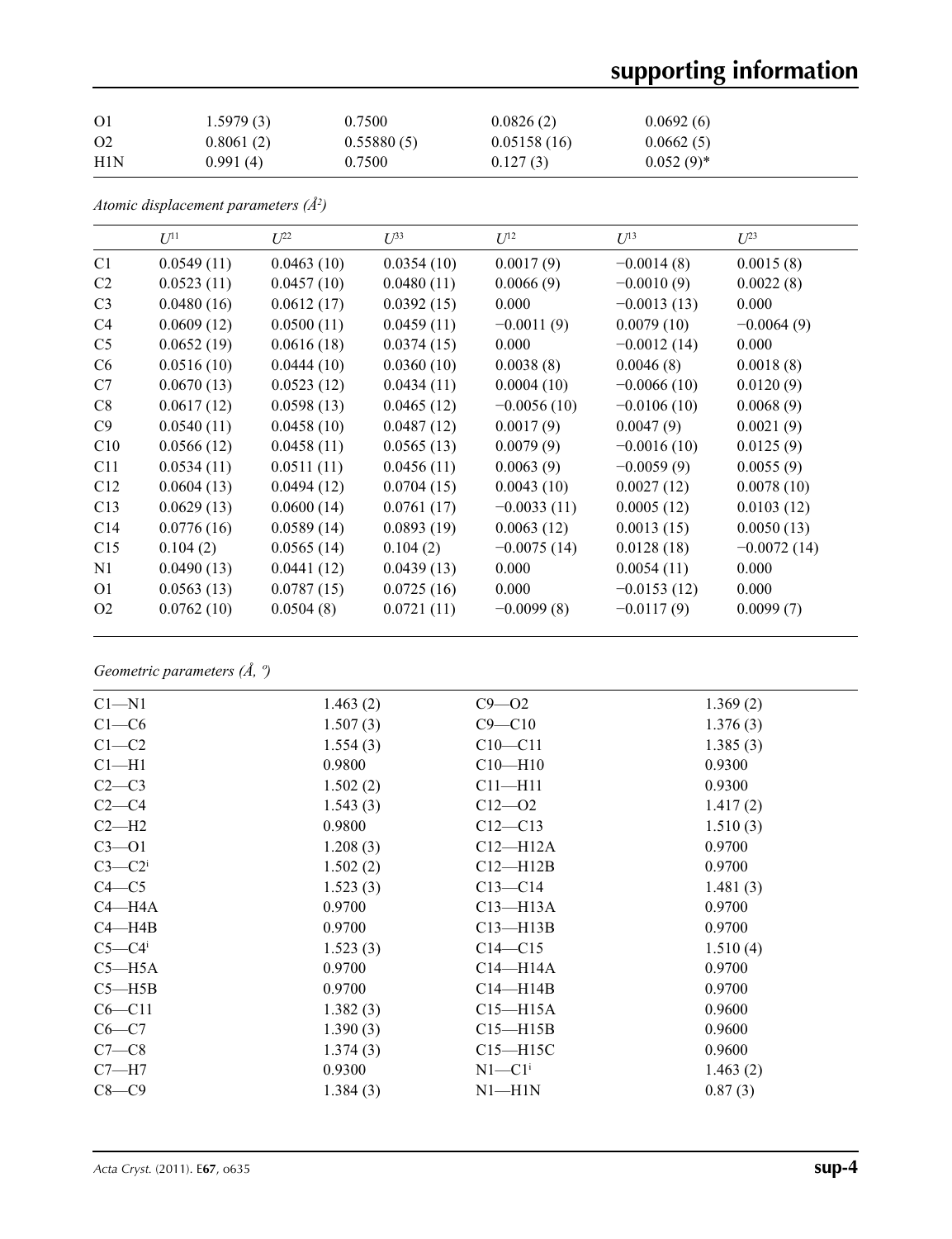| $C8 - H8$                     | 0.9300        |                                      |                    |
|-------------------------------|---------------|--------------------------------------|--------------------|
|                               |               |                                      |                    |
| $N1-C1-C6$                    | 112.25(17)    | $O2 - C9 - C8$                       | 115.55(18)         |
| $N1-C1-C2$                    | 109.31(16)    | $C10-C9-C8$                          | 119.29(19)         |
| $C6-C1-C2$                    | 112.33(15)    | $C9 - C10 - C11$                     | 119.77(18)         |
| $N1-C1-H1$                    | 107.6         | $C9 - C10 - H10$                     | 120.1              |
| $C6-C1-H1$                    | 107.6         | $C11 - C10 - H10$                    | 120.1              |
| $C2-C1-H1$                    | 107.6         | $C6 - C11 - C10$                     | 121.80(19)         |
| $C3-C2-C4$                    | 106.96(18)    | $C6 - C11 - H11$                     | 119.1              |
| $C3-C2-C1$                    | 107.76(17)    | $C10-C11-H11$                        | 119.1              |
| $C4-C2-C1$                    | 115.76(17)    | $O2 - C12 - C13$                     | 107.21(19)         |
| $C3-C2-H2$                    | 108.7         | $O2 - C12 - H12A$                    | 110.3              |
| $C4-C2-H2$                    | 108.7         | $C13 - C12 - H12A$                   | 110.3              |
|                               | 108.7         |                                      |                    |
| $C1-C2-H2$                    |               | $O2 - C12 - H12B$                    | 110.3              |
| $O1 - C3 - C2$                | 124.15(12)    | $C13-C12-H12B$                       | 110.3              |
| $O1 - C3 - C2$                | 124.15(12)    | H12A-C12-H12B                        | 108.5              |
| $C2 - C3 - C2$ <sup>i</sup>   | 111.7(2)      | $C14 - C13 - C12$                    | 114.7(2)           |
| $C5-C4-C2$                    | 113.74(17)    | $C14 - C13 - H13A$                   | 108.6              |
| $C5-C4-H4A$                   | 108.8         | $C12 - C13 - H13A$                   | 108.6              |
| $C2-C4-H4A$                   | 108.8         | $C14-C13-H13B$                       | 108.6              |
| $C5-C4-H4B$                   | 108.8         | $C12 - C13 - H13B$                   | 108.6              |
| $C2-C4-HAB$                   | 108.8         | H13A-C13-H13B                        | 107.6              |
| H4A-C4-H4B                    | 107.7         | $C13 - C14 - C15$                    | 112.4(2)           |
| $C4-C5-C4$ i                  | 114.1(2)      | $C13 - C14 - H14A$                   | 109.1              |
| $C4-C5-H5A$                   | 108.7         | $C15 - C14 - H14A$                   | 109.1              |
| $C4$ <sup>i</sup> - $C5$ -H5A | 108.7         | $C13-C14-H14B$                       | 109.1              |
| $C4-C5-HSB$                   | 108.7         | $C15-C14-H14B$                       | 109.1              |
| $C4$ <sup>i</sup> - $C5$ -H5B | 108.7         | H14A-C14-H14B                        | 107.9              |
| $H5A - C5 - H5B$              | 107.6         | $C14 - C15 - H15A$                   | 109.5              |
| $C11-C6-C7$                   | 117.37(18)    | $C14 - C15 - H15B$                   | 109.5              |
| $C11-C6-C1$                   | 119.07(18)    | H15A-C15-H15B                        | 109.5              |
| $C7-C6-C1$                    | 123.54(17)    | $C14 - C15 - H15C$                   | 109.5              |
| $C8-C7-C6$                    | 121.36(18)    | H15A-C15-H15C                        | 109.5              |
| $C8-C7-H7$                    | 119.3         | H15B-C15-H15C                        | 109.5              |
| $C6-C7-H7$                    | 119.3         | $Cl-M1-C1$ <sup>i</sup>              | 111.3(2)           |
| $C7 - C8 - C9$                | 120.3(2)      | $Cl-M1-H1N$                          | 109.8(9)           |
| $C7-C8-H8$                    | 119.8         | $Cl^{i}$ -N1-H1N                     | 109.8(9)           |
| $C9 - C8 - H8$                | 119.8         | $C9 - 02 - C12$                      | 118.72(17)         |
| $O2 - C9 - C10$               | 125.15(18)    |                                      |                    |
|                               |               |                                      |                    |
| $N1-C1-C2-C3$                 |               |                                      |                    |
| $C6 - C1 - C2 - C3$           | 58.7(2)       | $C1-C6-C7-C8$<br>$C6 - C7 - C8 - C9$ | 176.3(2)<br>0.5(3) |
|                               | $-176.04(17)$ | $C7 - C8 - C9 - O2$                  |                    |
| $N1 - C1 - C2 - C4$           | $-61.0(2)$    |                                      | $-179.7(2)$        |
| $C6 - C1 - C2 - C4$           | 64.3(2)       | $C7 - C8 - C9 - C10$                 | 1.5(3)             |
| $C4 - C2 - C3 - 01$           | $-111.7(3)$   | $O2 - C9 - C10 - C11$                | 179.82 (19)        |
| $C1 - C2 - C3 - 01$           | 123.2(3)      | $C8 - C9 - C10 - C11$                | $-1.6(3)$          |
| $C4 - C2 - C3 - C2$           | 66.0(3)       | $C7-C6-C11-C10$                      | 2.4(3)             |
| $C1-C2-C3-C2$                 | $-59.1(3)$    | $C1-C6-C11-C10$                      | $-176.39(18)$      |